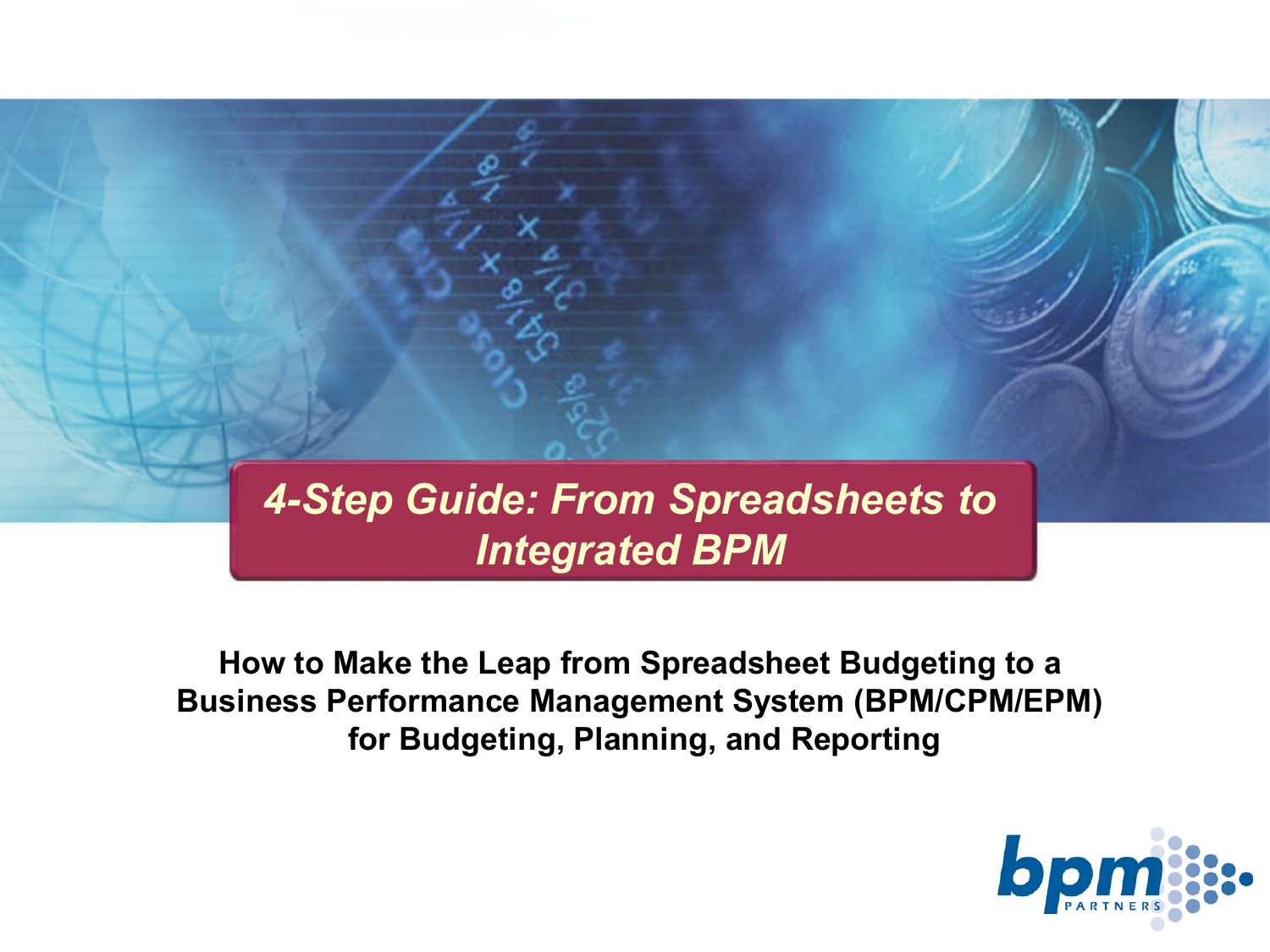### **From Spreadsheets to BPM**



© 2019 BPM Partners, Inc. All material contained in this document remains the property of BPM Partners and cannot be published or duplicated without the express written consent of BPM Partners, Inc.

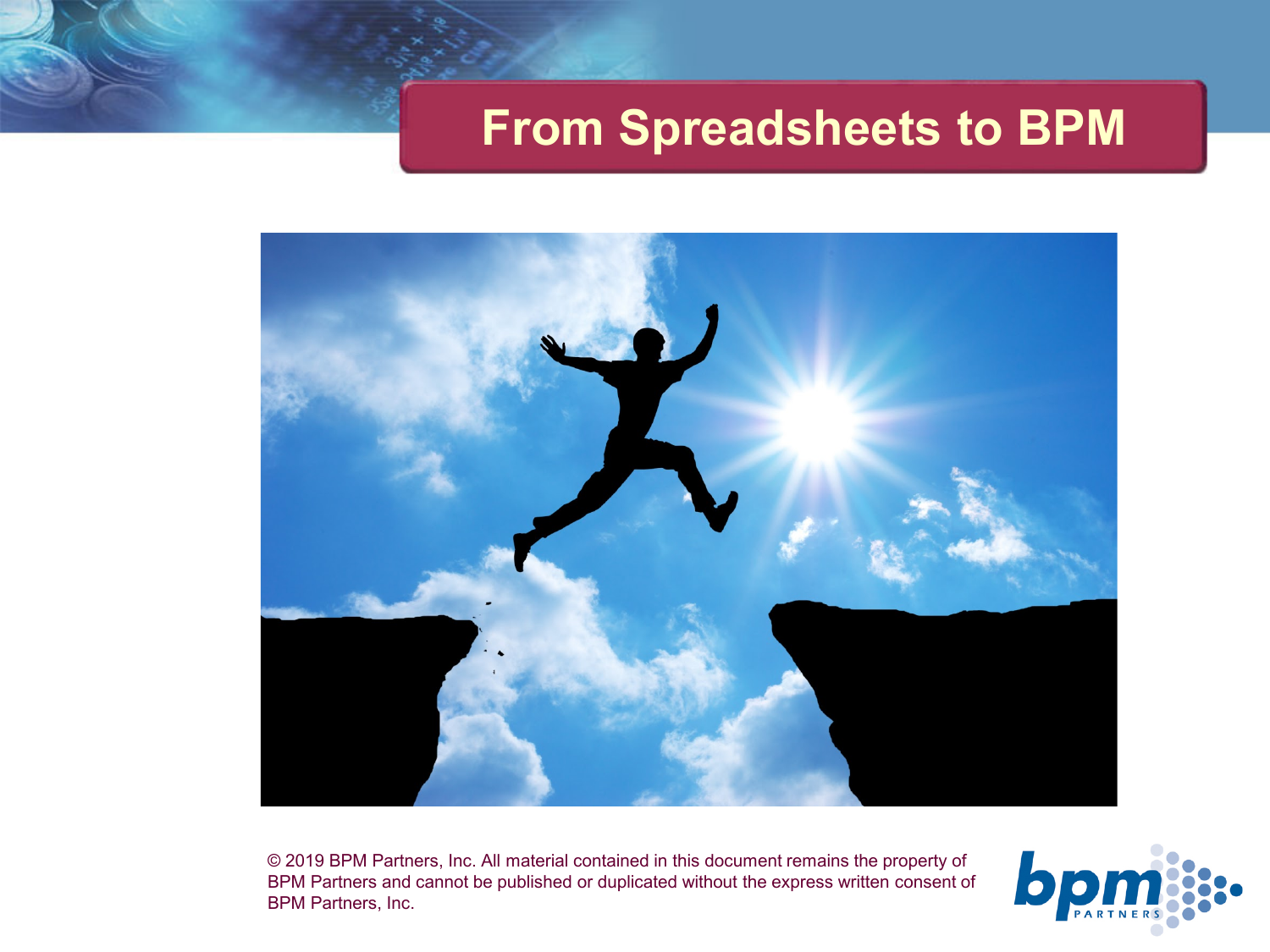# **Why Make the Move?**

- Spreadsheet Budgeting Has Many Drawbacks
	- Labor intensive
	- Time consuming
	- Error-prone
	- Lack of workflow and collaboration
	- Manual process to create actual vs. budget reports
	- Little time left for analysis
- **•** Result: A budgeting process that takes too much time and effort for too little return
- BPM Partners Research:
	- Many companies have already made the move to a Business Performance Management system
	- Those that have are far more satisfied than those still relying on spreadsheets as their budgeting 'system'

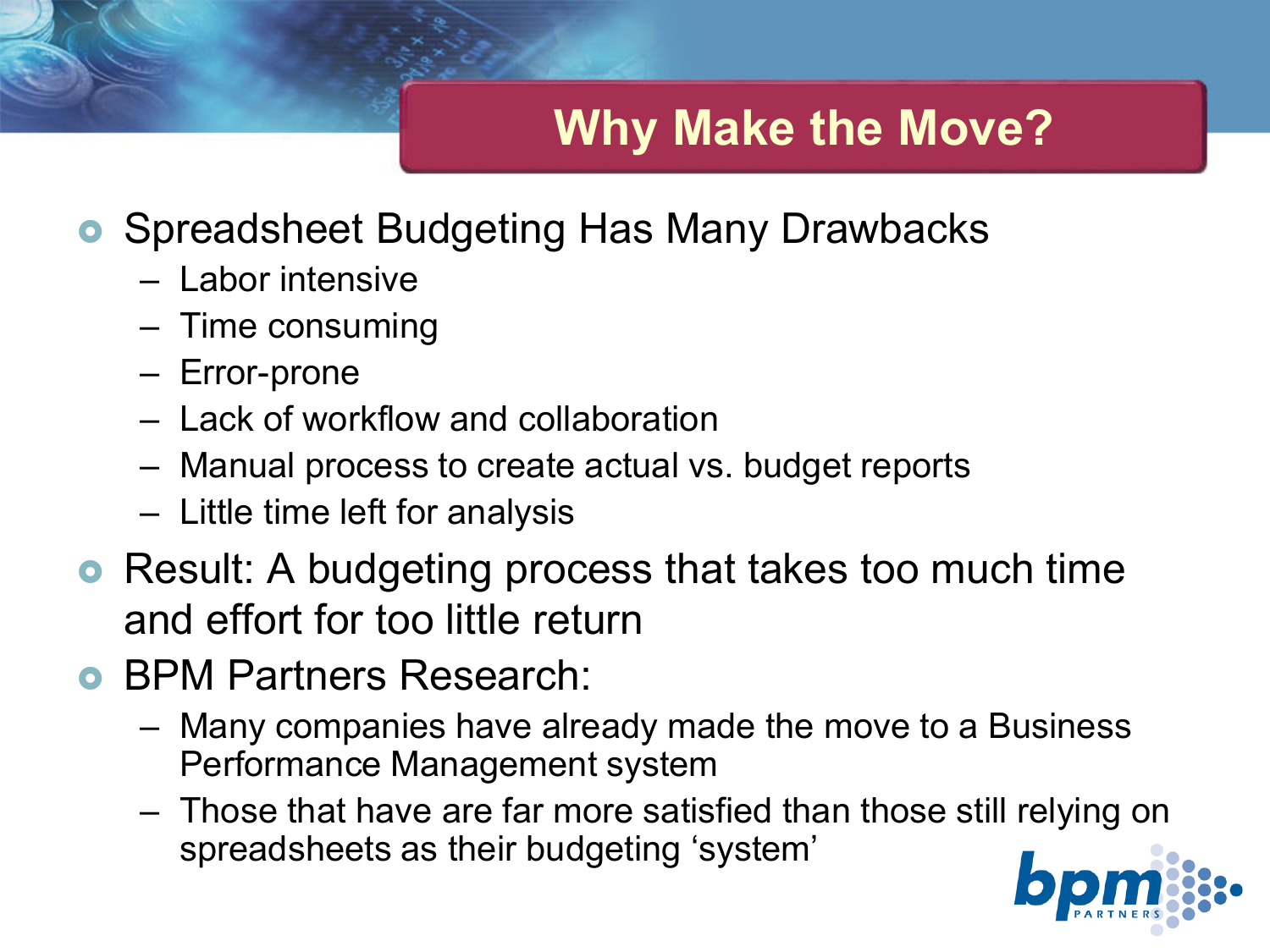# **Current Budgeting Solution**

#### What are you currently using as a budgeting system?



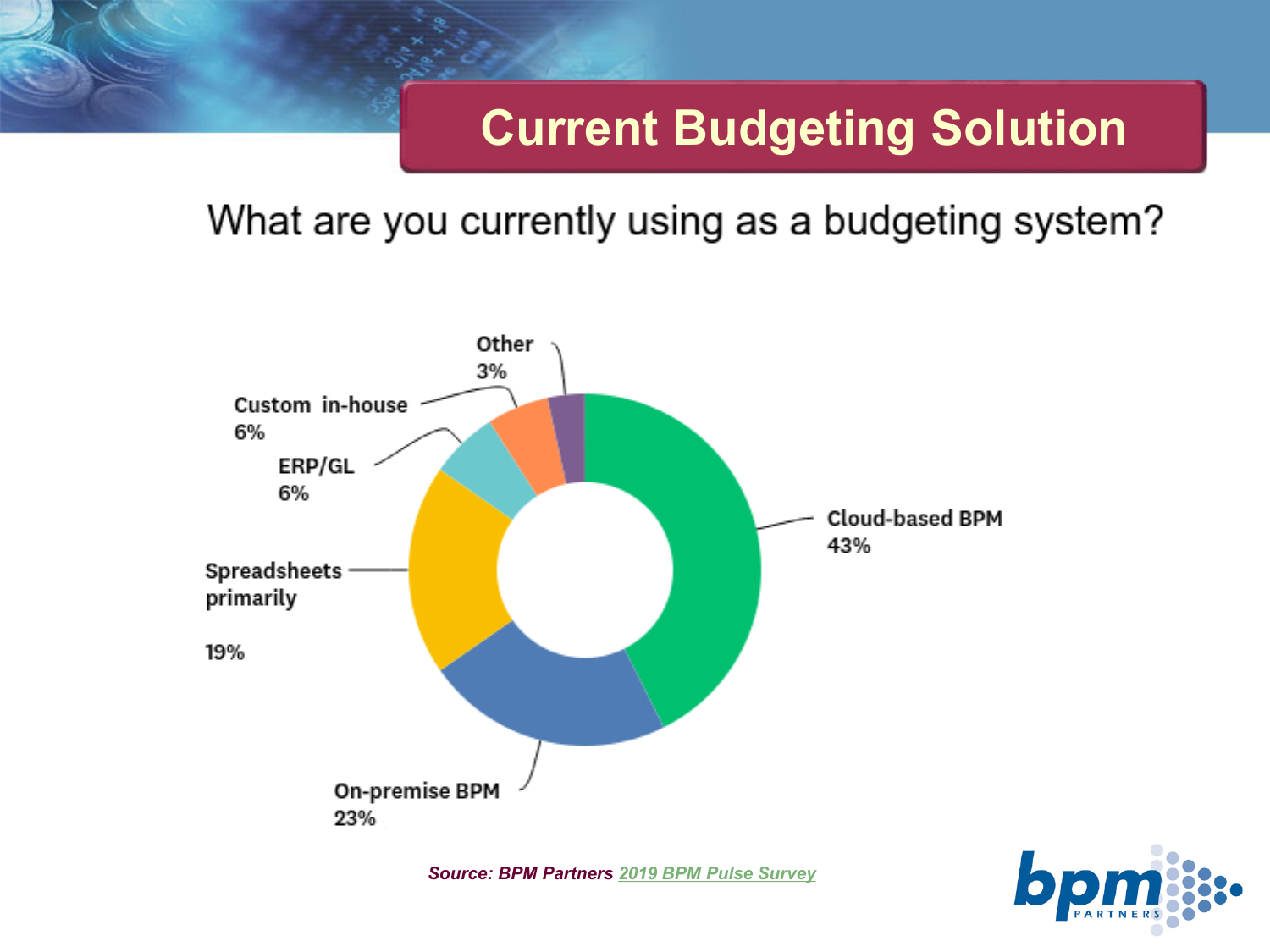#### **Budgeting Satisfaction by Solution**

How satisfied are you with your current system and budgeting process?



*Source: BPM Partners [2019 BPM Pulse Survey](https://www.bpmpartners.com/2019/07/22/bpm-pulse-2019-survey-results-the-evolution-of-performance-management/)* 

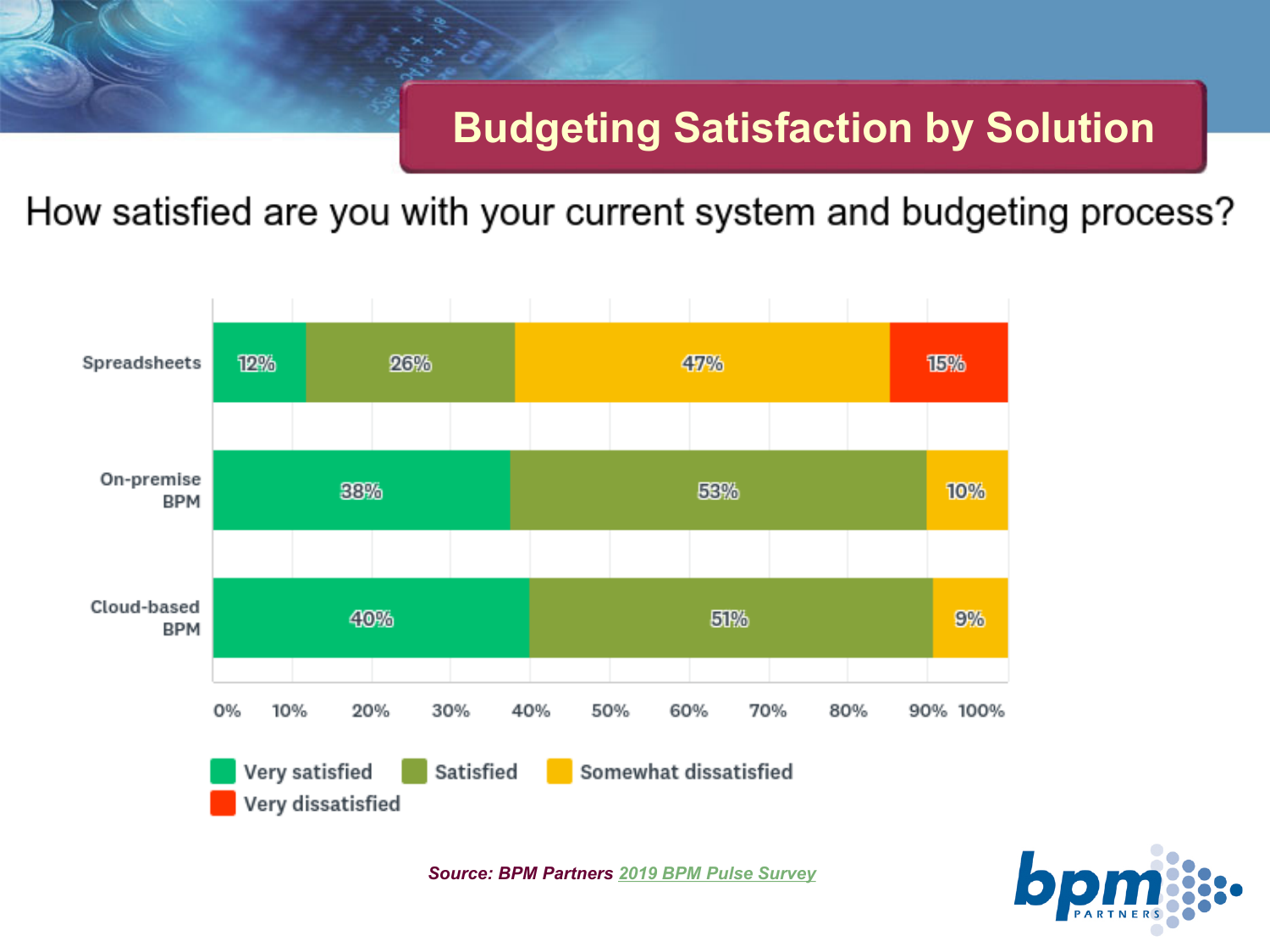#### **Dissatisfaction with Standalone Spreadsheets**

Why are you dissatisfied? (select all that apply)





*Source: BPM Partners [2019 BPM Pulse Survey](https://www.bpmpartners.com/2019/07/22/bpm-pulse-2019-survey-results-the-evolution-of-performance-management/)*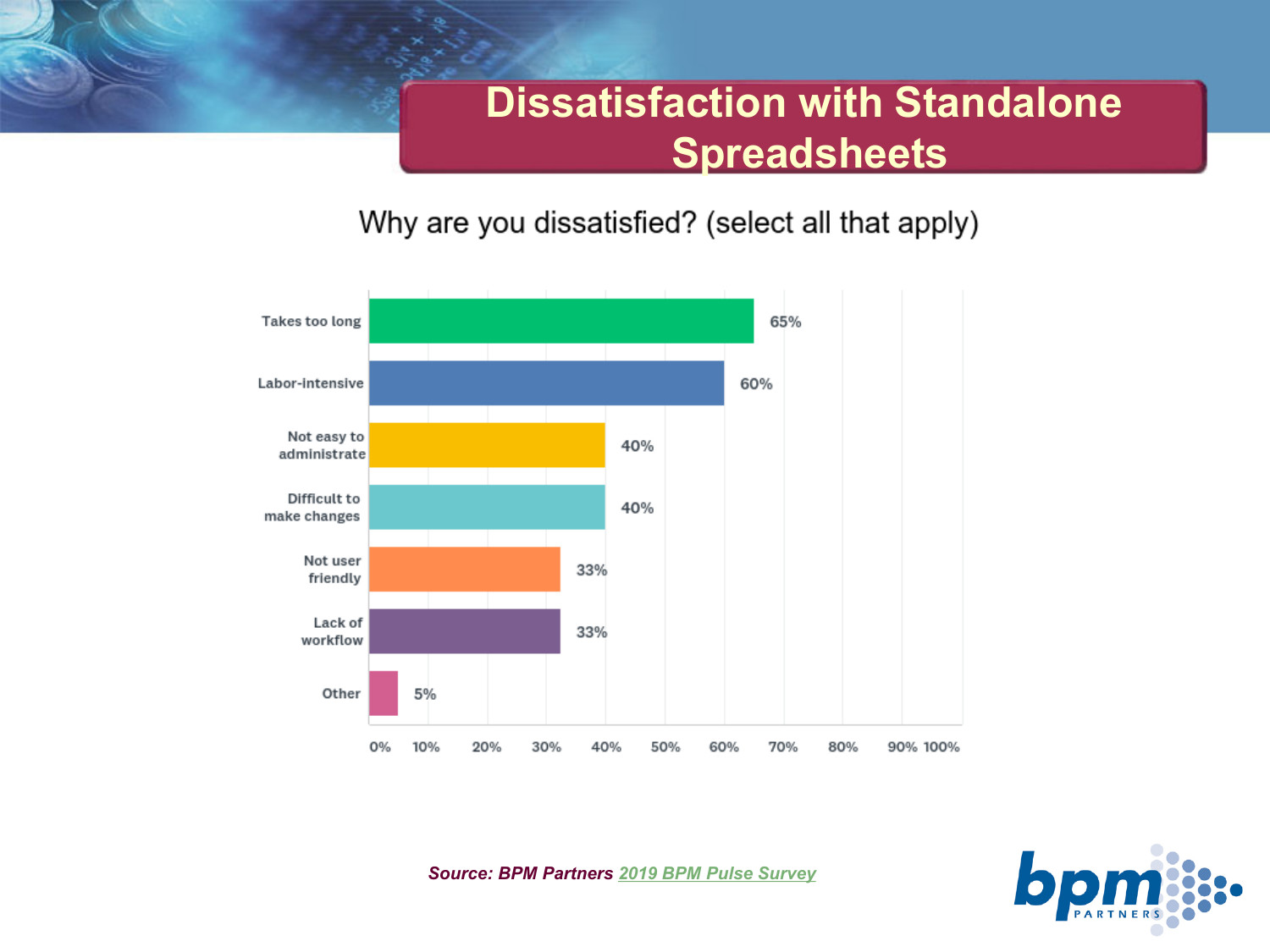**From Spreadsheets to BPM**

# 4-Step Guide to Move From Spreadsheet Budgeting to a Performance Management System

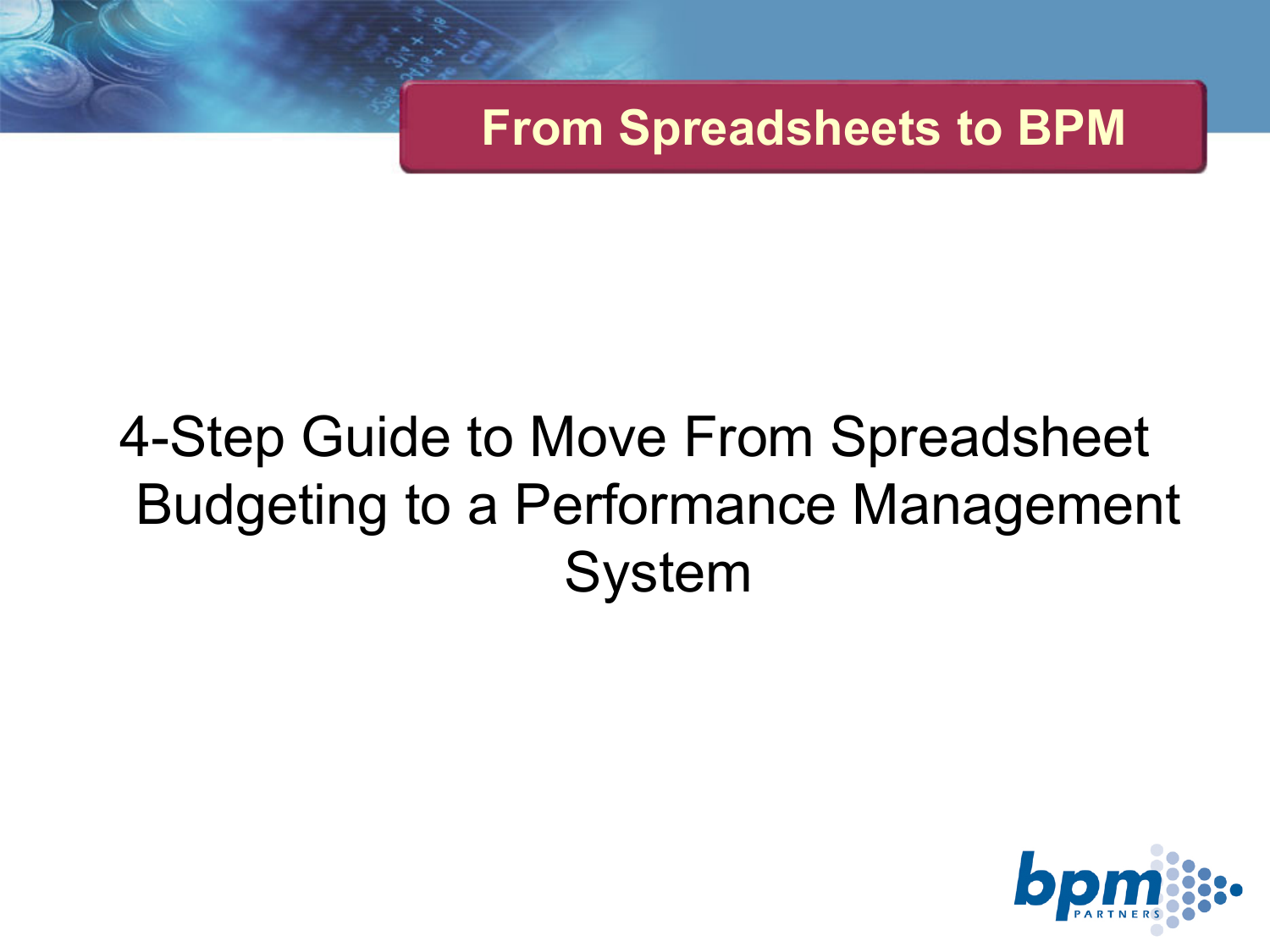## **4-Step Guide**

#### **• BPM Best Practices**

– Involve the right people, set goals, understand short and longterm requirements, thoroughly evaluate solutions, move forward with a phased approach

### **• 4 Key Steps that Implement BPM Best Practices**

- #1 Initiation: assemble and educate the team, define scope, create a phased roadmap
- #2 Analysis: gather business requirements, convert to list of product capabilities needed to address those requirements
- #3 Evaluation: identify potential vendors, compare their performance against a consistent demo script tied back to your requirements
- #4 Selection: services scoping session, proof steps, reference checking, software and service pricing and terms negotiation

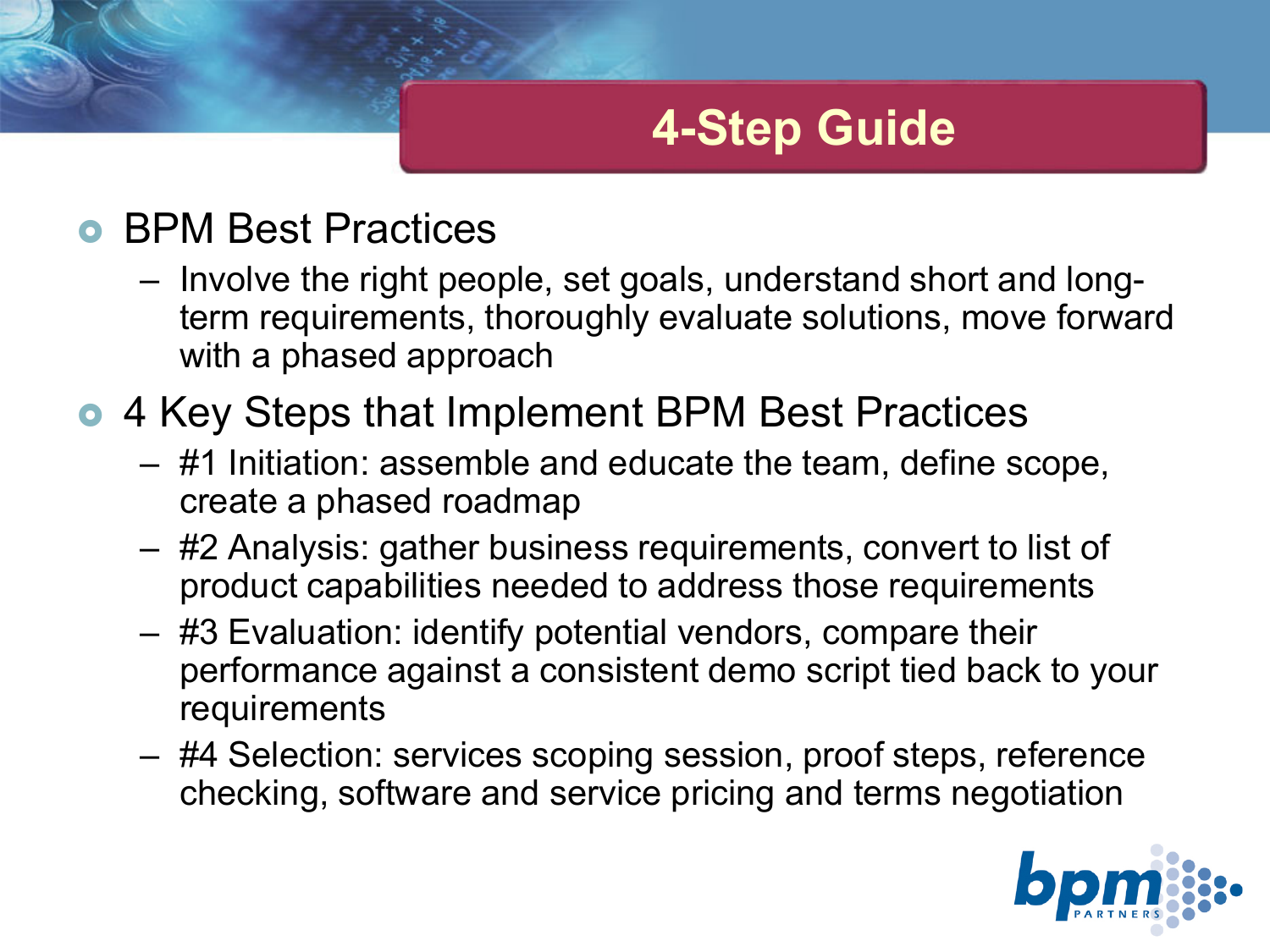#### **Best Practices for BPM Project Success**

- **Create the vision**
- **Establish objectives**
- **Initiate and enable change**
- **Sets the cultural tone**
- **Make tough decisions**

**Establish Appropriate and Active Executive Sponsorship**

• **High-level roadmap first** • **Functional requirements** • **Technical requirements** • **Corporate / Business Units**

**requirement prioritization**

• **Cross functional** 

- **What are the primary goals of the BPM initiative?**
- **Start small with multiphased project**
- **Build on foundation of successful "quick wins"**

**Define Project Objectives and Measures of Success**



- **Corporate and Business Unit stakeholders**
- **Finance and IT**
- **Establish and promote enterprise wide "buy in"**
- **Effective communication**

#### **Involve Key Stakeholders**



- **Corporate KPIs supported by business unit KPIs**
- **Differentiate KPIs from Metrics**
- **Key business driver focus**

**Determine KPIs Using "Top-Down" Approach**



- **Require customized demos**
- **Focus on "how", not "if", requirements are met**
- **Understand ongoing maintenance requirements**
- **Prioritize ease of use**

**Thoroughly Evaluate Solutions**

- **Were goals achieved?**
- **Are users using system?**
- **What's next?**

**Continually Analyze Results**



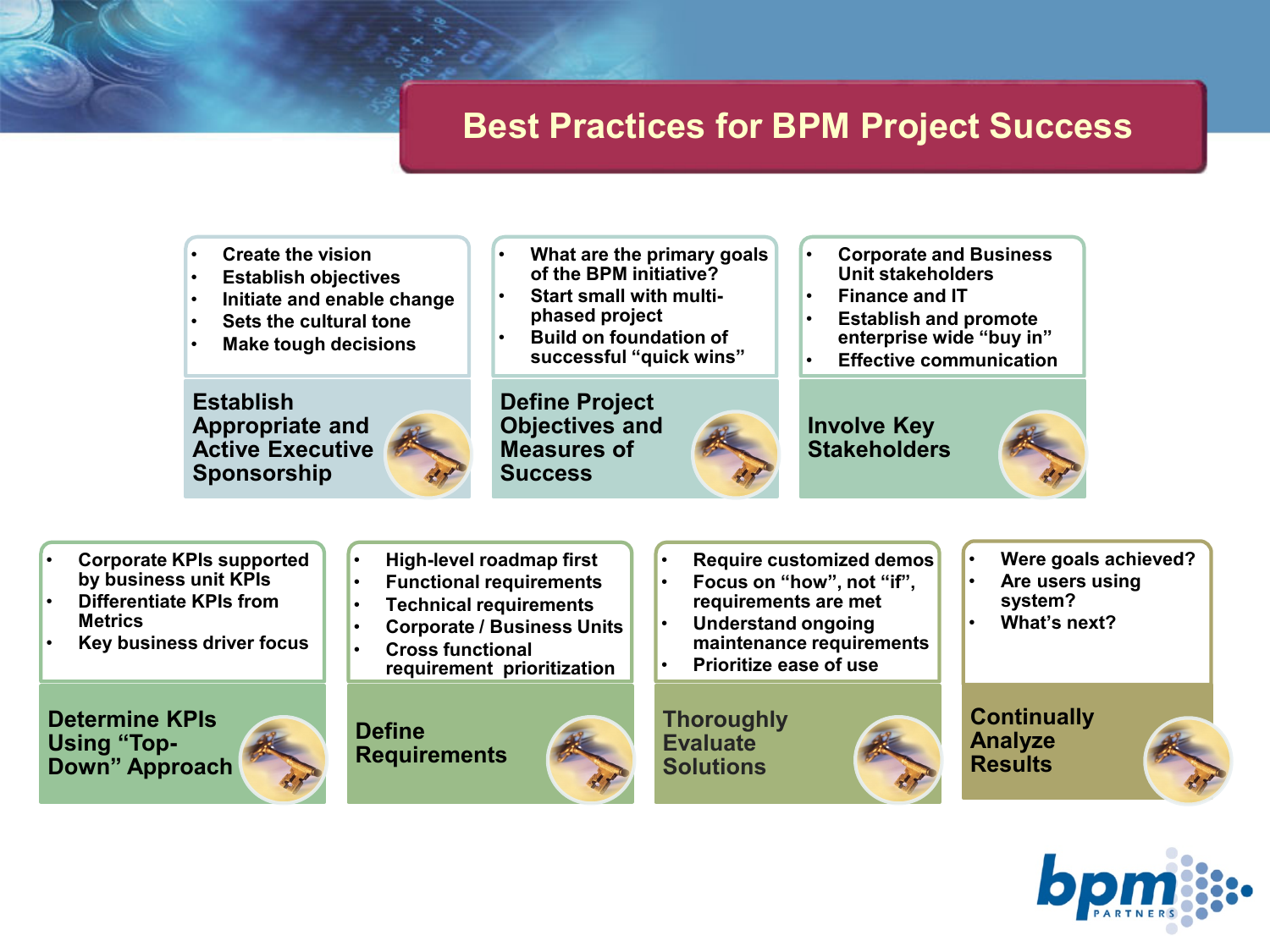

- **Assemble the Team** 
	- Key stakeholders across the company
	- Senior executive representation
	- Finance and IT
- **Engage an Expert** 
	- Saves time, money; reduces risk
- **Avoid RFPs** 
	- Ineffective
	- Slows down the process
	- Negatively impacts price negotiations

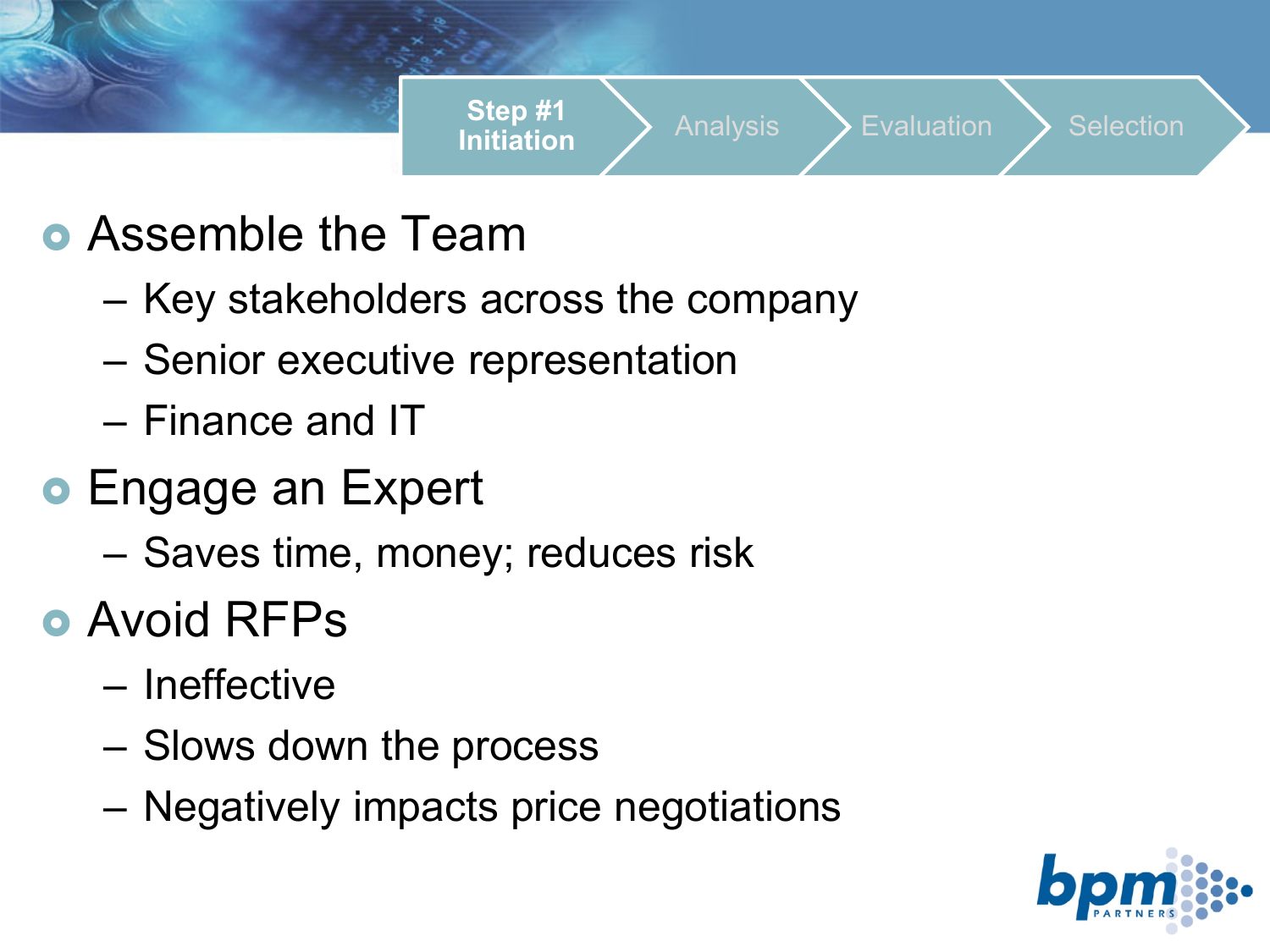

- **Educate the Team** 
	- Get everyone on the same page with BPM knowledge
- Agree on Scope
	- Budgeting, Forecasting, Reporting, Dashboards
	- Operations, Consolidation, Profitability …
- Develop a Roadmap
	- 2 3 year outlook
	- Phased approach
	- Key to selecting the right software that not only meets today's needs, but future phases as well

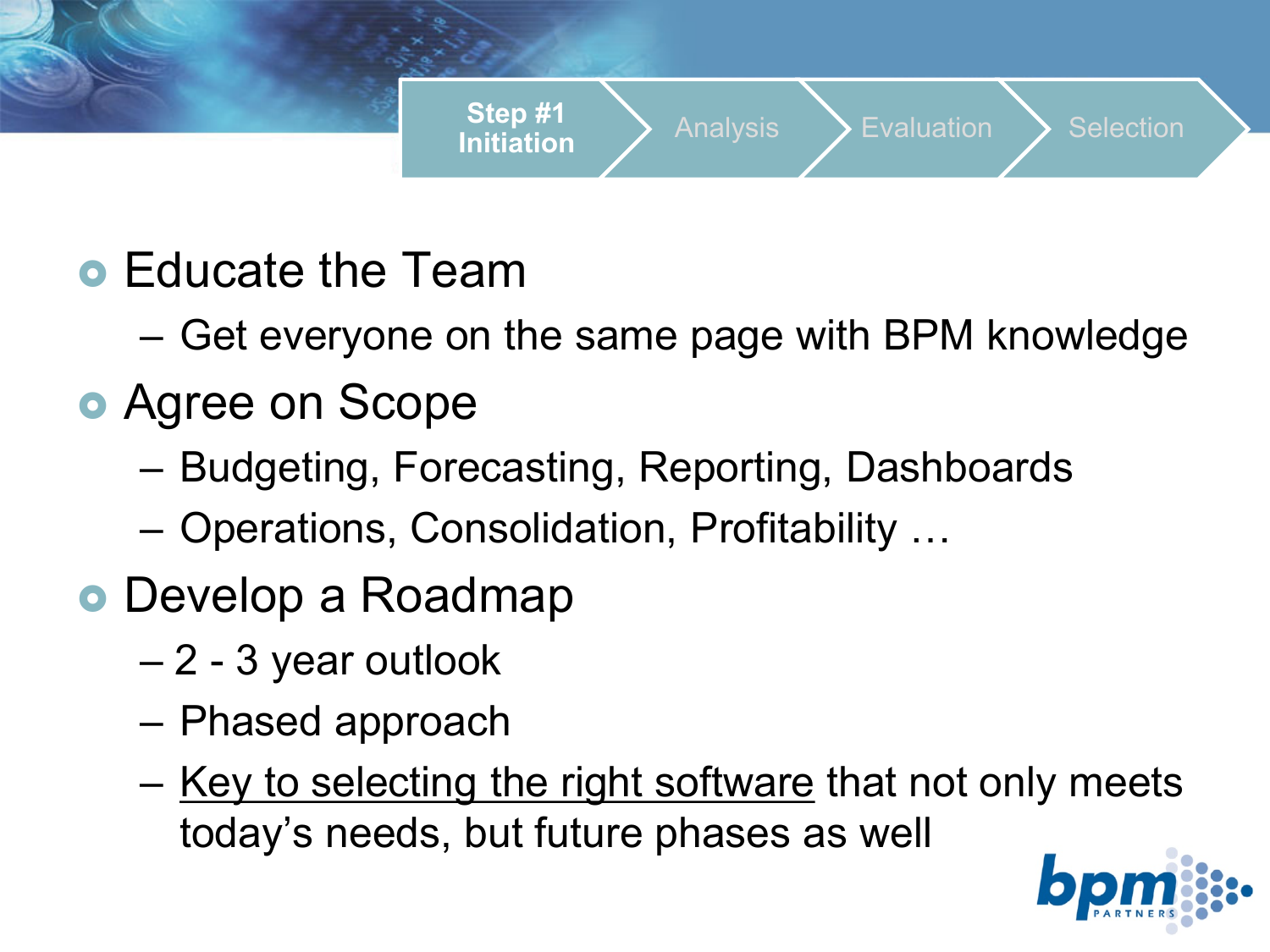

- **Gather Requirements** 
	- Interview senior execs, Finance, IT, business unit teams, international operations
	- 1 2 hour sessions focused on business needs (and technical requirements from IT)
	- Eliminate 'blue sky' items, prompt for potential missed benefits
- **Prepare Application Requirements Report** 
	- Consolidate and prioritize raw interview data
	- Translate to functional capabilities needed

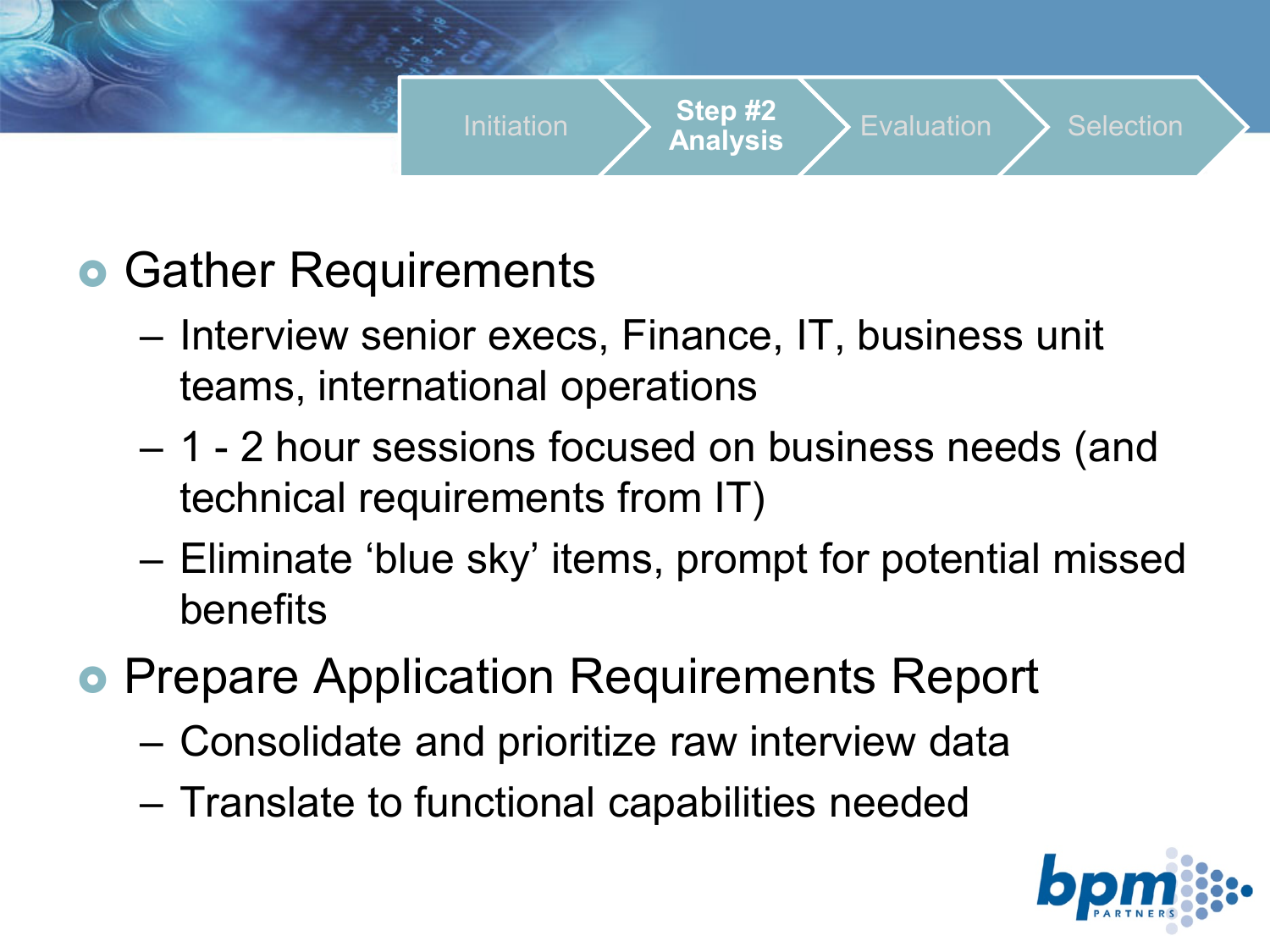

- **Identify Vendors** 
	- Select several that appear to meet business/functional, technical, and project budget requirements
	- Keep a focus on ease of use or adoption will suffer
	- Based on preliminary research/expert guidance develop shortlist of 3 - 4 vendors
- Develop Custom Proof Of Concept Demo Script
	- Focus on your specific requirements
	- End user view and administrator view

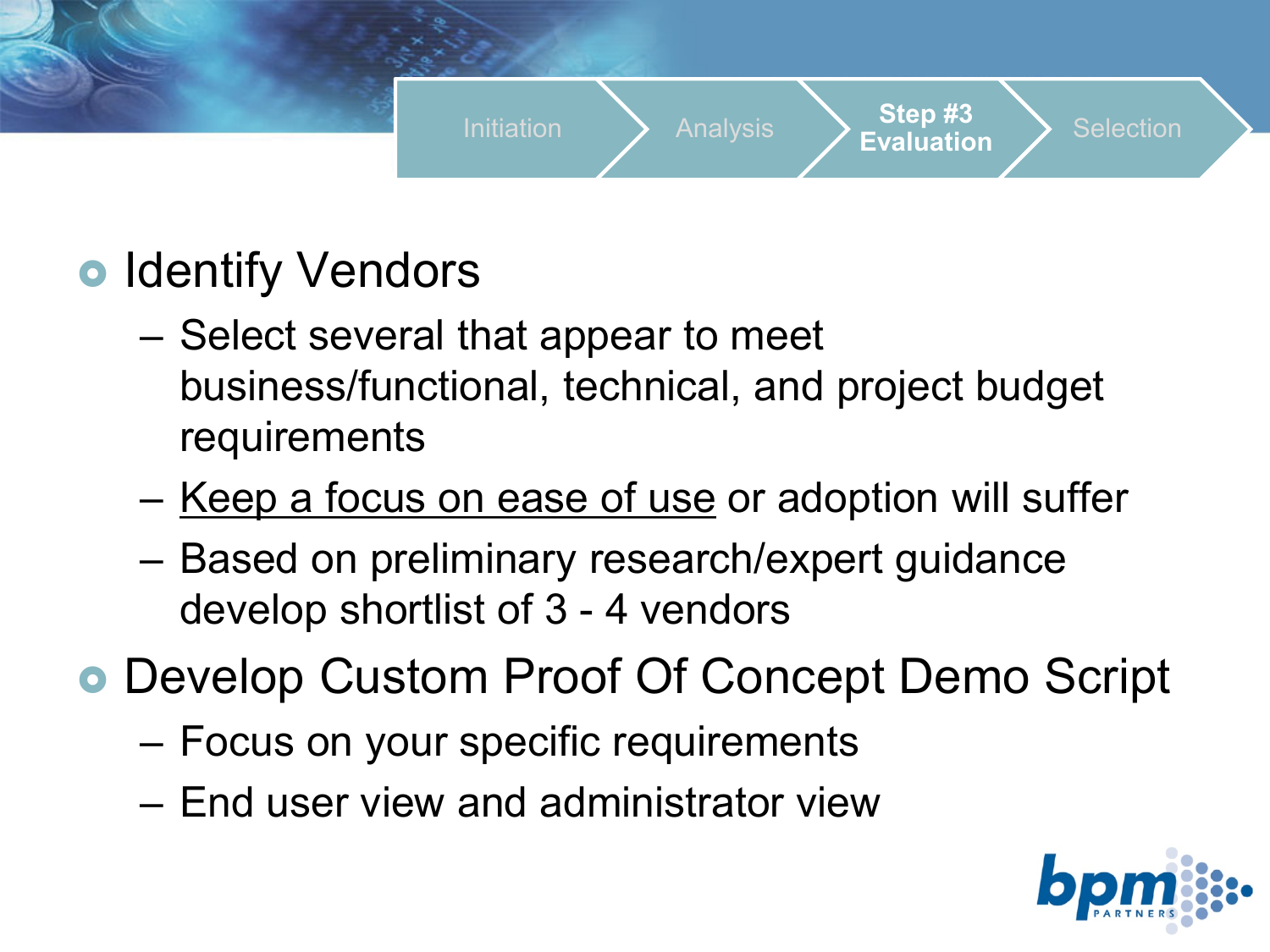

- Evaluate Vendors with On Site Demos
	- Half-day sessions utilizing custom demo script
	- Create a scoring tool tied back to (weighted) requirements
	- Scoring done by the original team
- **Analyze Results** 
	- Identify highest scores overall and in key areas; watch out for significant scoring variances across the team
	- Select the winner and a backup

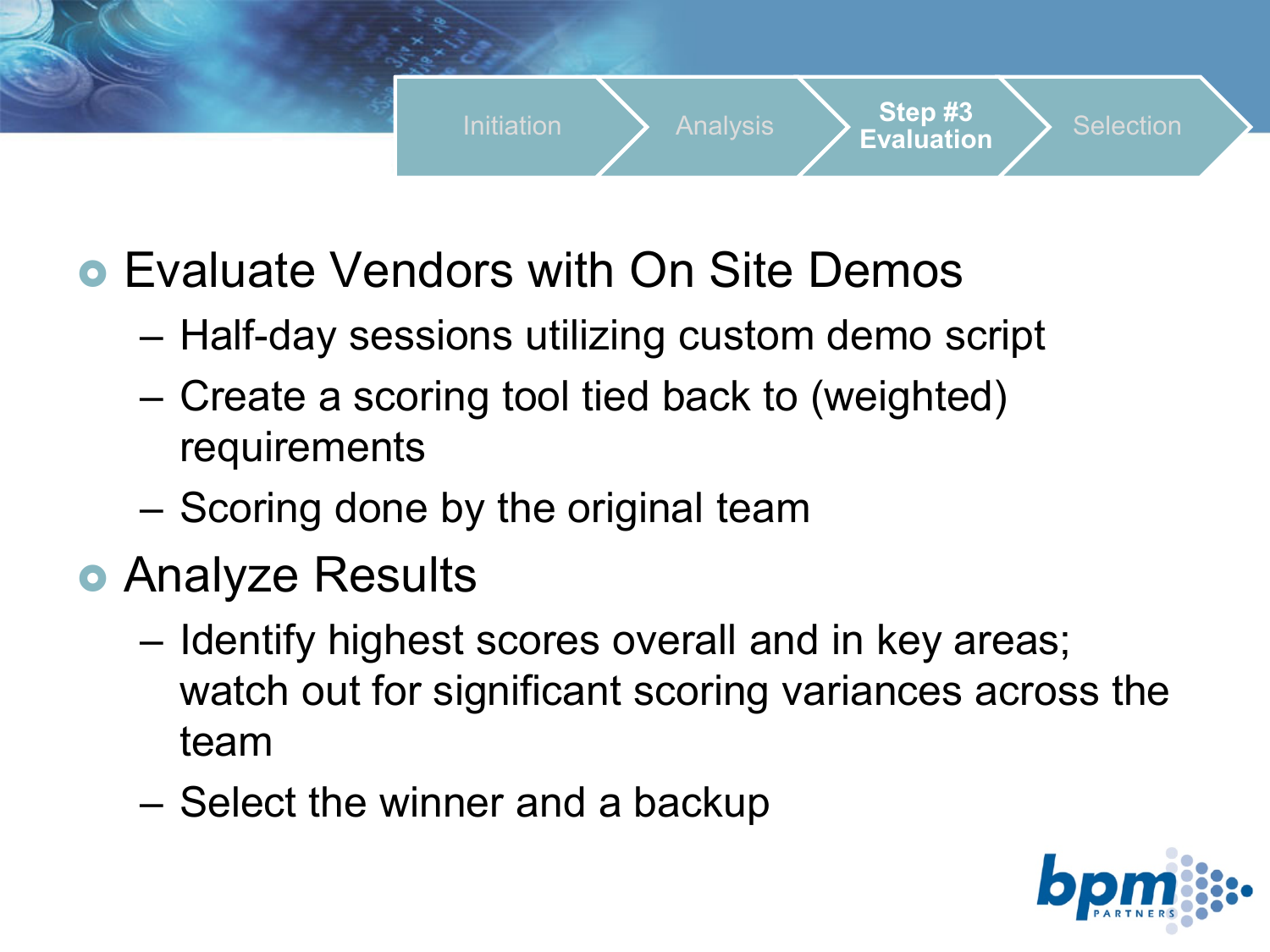

- **Finalize Vendor Selection** 
	- Bring one or both vendors back on site for a services scoping session and any required product proof steps (complex calculations, integration with existing systems, processing speed)
	- Perform *thorough* reference checks
	- Request software and services proposals

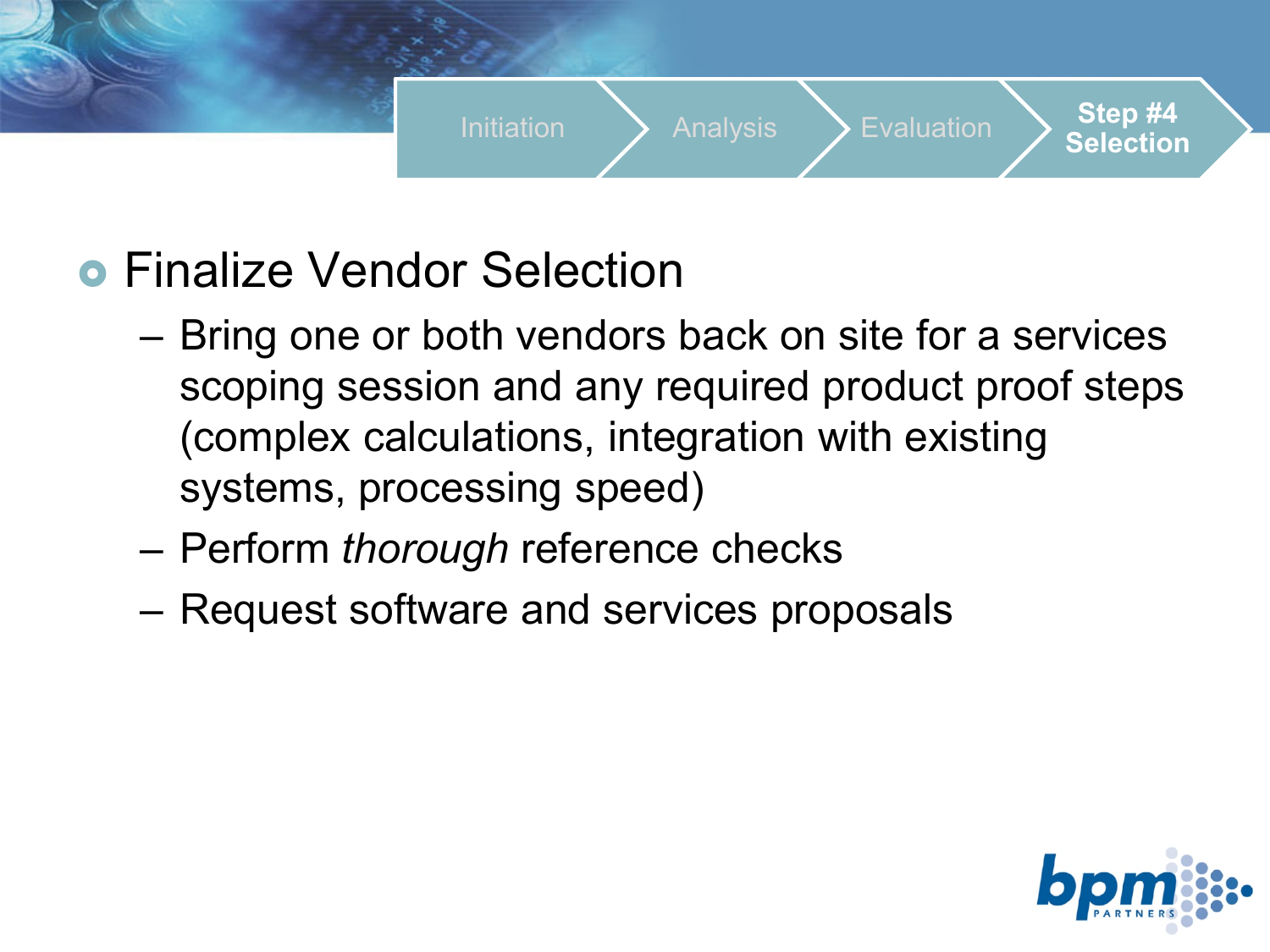

# **• Review Proposals**

- Software: check for modules/user types, compare to recent similar sales for discounting, check contract for future year price protections
- Services: check for industry standard rates, days by consultant title, reasonableness of estimate, check contract for overrun protections

 Purchase the Best Fit BPM Solution, at the Best Price, and Say Goodbye to 'Excel Hell'!

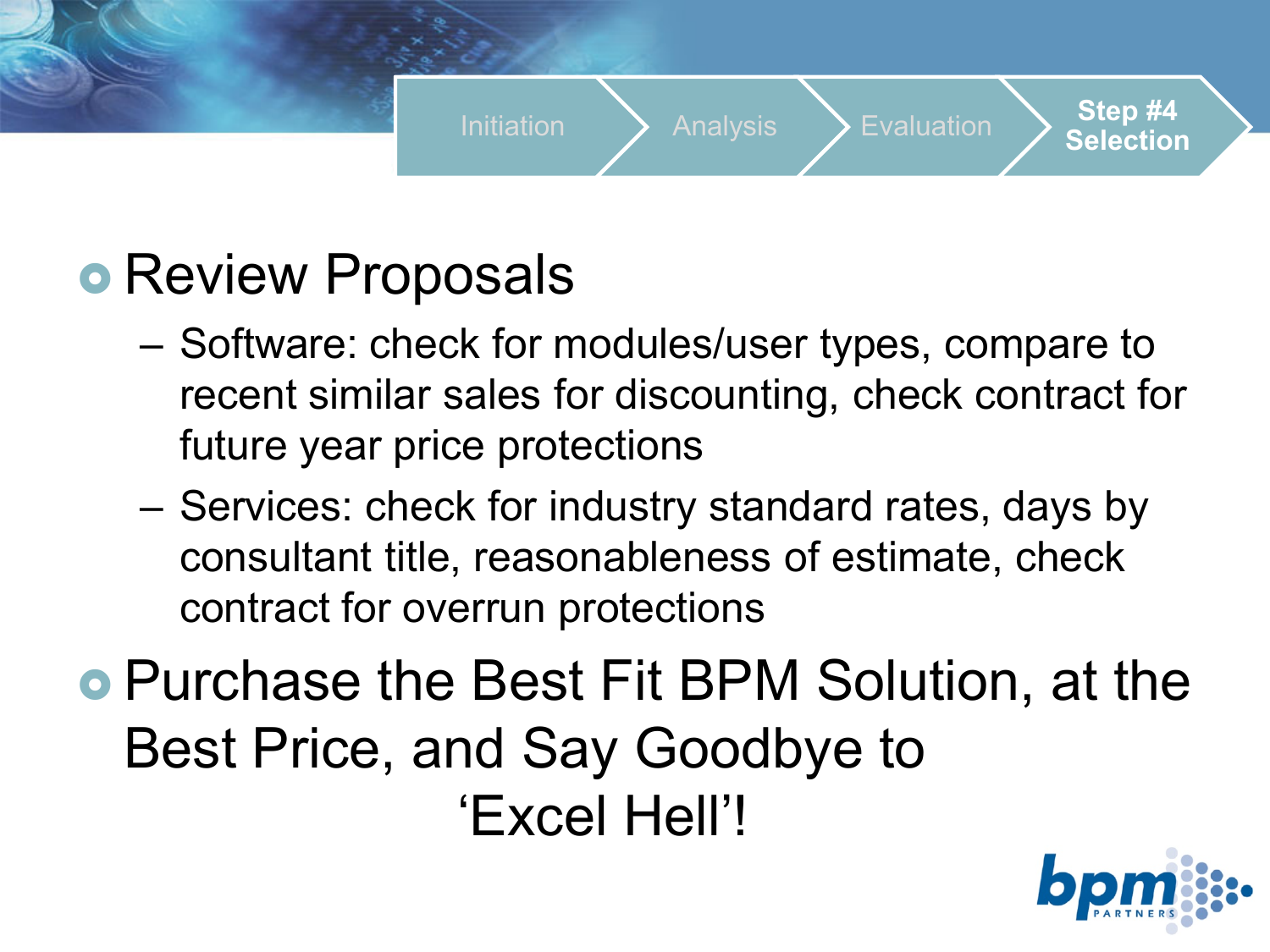### **Learn More**

- **Contacts Us For:** 
	- Questions about any of the material in this guide
	- Specific questions about your own project or vendors you are considering
	- Additional tips for BPM success
- **How to Reach Us:** 
	- Web: [Expert Access](https://www.bpmpartners.com/services/free-trial/)
	- Phone: (203) 359-5681
	- Email: [csimon@bpmpartners.com](mailto:csimon@bpmpartners.com?subject=4-Step%20Budgeting%20Guide%20Follow-Up)

*Even if you are not planning to engage an expert consultant such as BPM Partners, we'd still be happy to speak with you and answer your questions.*